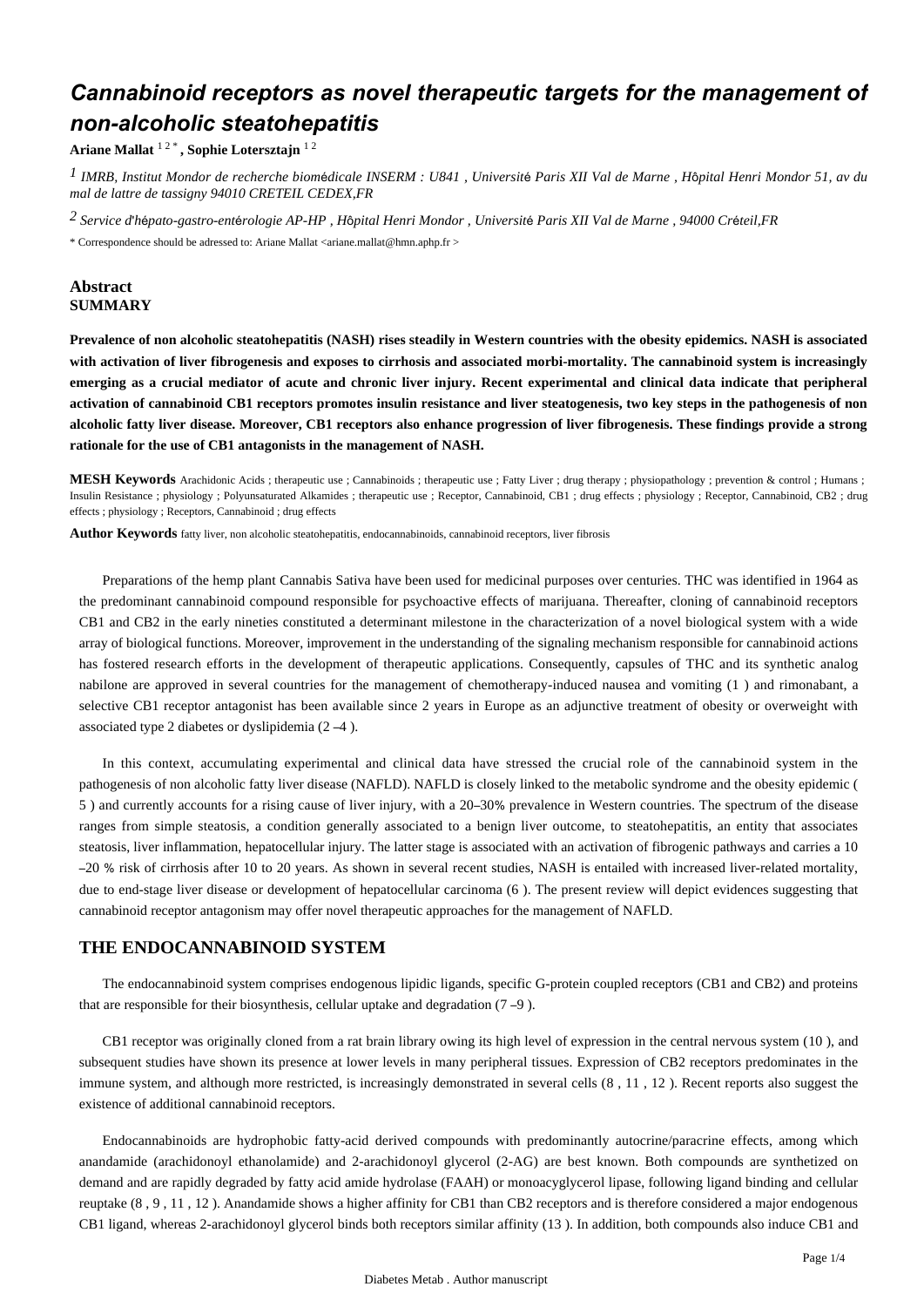CB2-independent effects. Lipid mediators other than anandamide and 2-AG have been reported to bind CB receptors, but their biological significance remains undetermined.

## **MODULATORS OF CANNABINOID RECEPTORS AS THERAPEUTIC AGENTS**

Rimonabant has been the first CB1 antagonist to reach the market in Europe  $(2-4)$ . The drug was initially developed for the treatment of obesity, in light of the positive impact of phyto-and endocannabinoids on central appetite regulating pathways. It soon became clear that CB1 anatagonism produces metabolic effects beyond those expected from weight loss alone, including improvement in dyslipidemia, insulin resistance or diabetes (14). In keeping with clinical data, experimental studies have established that multiple peripheral mechanisms contribute to the beneficial effects of CB1 antagonism by enhancing energy expenditure, peripheral lipolysis and insulin sensitivity among others  $(15, 16)$ . Accordingly, trials are under way to further define the impact of CB1 antagonism on dyslipidemia, type 2 diabetes and cardiovascular morbidity. Other therapeutic applications under evaluation also include management of alcohol and nicotine-dependence or neurodegenerative disorders (9). The safety of CB1 antagonists in obesity has been questioned given the occurrence of modest rates of anxiety and depression in susceptible individuals (14). As a result, the FDA denied approval of rimonabant pending additional data, whereas Merck recently suspended the development of taranabant in obesity, due to safety concerns. In this context, the development of peripherally restricted CB1 antagonists could prove of interest, by avoiding central adverse effects.

Although selective agonists and antagonists of CB2 receptors have not reached a clinical stage yet, preclinical studies nevertheless suggest meaningful therapeutic applications as anti-inflammatory, analgesic or anti-allergic compounds (9, 17). Of interest, such compounds should be devoid of central adverse effects.

Identification of cannabinoid receptors as potential therapeutic targets for the management of liver diseases (7) has emerged recently with the demonstration that CB1 receptors contribute to the pathogenesis of cirrhotic portal hypertension (18, 19). Soon after, additional studies uncovered a key role of cannabinoids in metabolic and ethanol-induced fatty liver, ischemia reperfusion, or the scarring process associated with chronic liver disease  $(20 - 25)$ .

## **PATHOGENESIS OF NAFLD**

It is now admitted that metabolic steatosis and promoted by insulin resistance are in tight relationship  $(26)$ . Thus, rodent models have shown that resistance to insulin promotes lipolysis in the adipose tissue, thereby increasing delivery of free fatty acids to the liver  $(26)$ . Moreover, in the liver, hyperinsulinemia triggers de novo fatty acid and impairs β-oxidation and lipid disposal. Conversely however, steatosis may also contribute to hepatic insulin resistance (26). The transition from steatosis to NASH is poorly understood and appears multifactorial. Excessive accumulation of free fatty acids leads to increased oxidative stress and lipid peroxidation, thereby resulting in cellular injury. Moreover, enhanced cytokine production by infiltrating macrophages in adipose tissue and the liver are also incriminated in the progression of injury  $(5)$ .

## **CANNABINOID RECEPTOR ANTAGONISM REDUCES DEVELOPMENT OF NAFLD**

## **CB1 receptors promote metabolic steatosis and insulin resistance**

Recent findings have shown that the hepatic cannabinoid system is activated in NAFLD. Thus, in the experimental model of diet-induced obesity, hepatic anandamide levels are increased following inhibition of its degradation by FAAH and CB1 receptor expression is strongly induced in hepatocytes (23).

Accumulating experimental evidences indicate that CB1 receptors contribute to metabolic steatosis and the related insulin resistance ( 23, 24, 27). CB1 receptor knockout mice are resistant to high fat-diet (HFD) induced obesity and steatosis and to the associated increase in hepatic lipogenesis; moreover, HFD-fed CB1 ablated mice display reduced insulin resistance  $(23, 28)$ . In keeping, genetically-obese fa/fa rats treated with rimonabant show reversal of hepatic steatosis and improved insulin sensitivity (27). Interestingly, mice bearing a selective deletion of CB1 receptors in hepatocytes become obese under a high-fat diet but are protected from hepatic steatosis and impaired glucose tolerance (24). Finally, characterisation of functions of upregulated hepatic CB1 receptors during steatogenesis suggests combined enhancement of lipogenesis and inhibition of fatty acid β-oxydation (23, 24). Collectively, these data indicate that peripheral overactivation of the cannabinoid system promotes obesity-associated fatty liver and insulin resistance. Beyond its contribution to steatogenesis, CB1-dependent endogenous cannabinoid tone may also favour the inflammatory response associated to NASH. Thus, it has been shown that endogenous CB1 activation reduces secretion of adiponectin (29), an adipocytokine with potent anti-inflammatory effects in the liver (30). In keeping with these observations, administration of rimonabant to genetically obese rats induces a significant improvement in the hepatic inflammatory response (27). Clinical studies also indirectly support the potential role of the endocannabinoids and their receptors in the pathogenesis NAFLD. Analysis of pooled 1-year data from four pivotal trials in overweight patients indicates that rimonabant reduces alanine aminotransferase levels, a marker of NAFLD (14). In addition, we recently investigated the impact of cannabis use on steatosis grade in 307 patients with chronic hepatitis C and found that daily cannabis consumption is an independent predictor of severe steatosis (31). Overall, these results provide a strong evidence for a steatogenic role of cannabinoids in humans.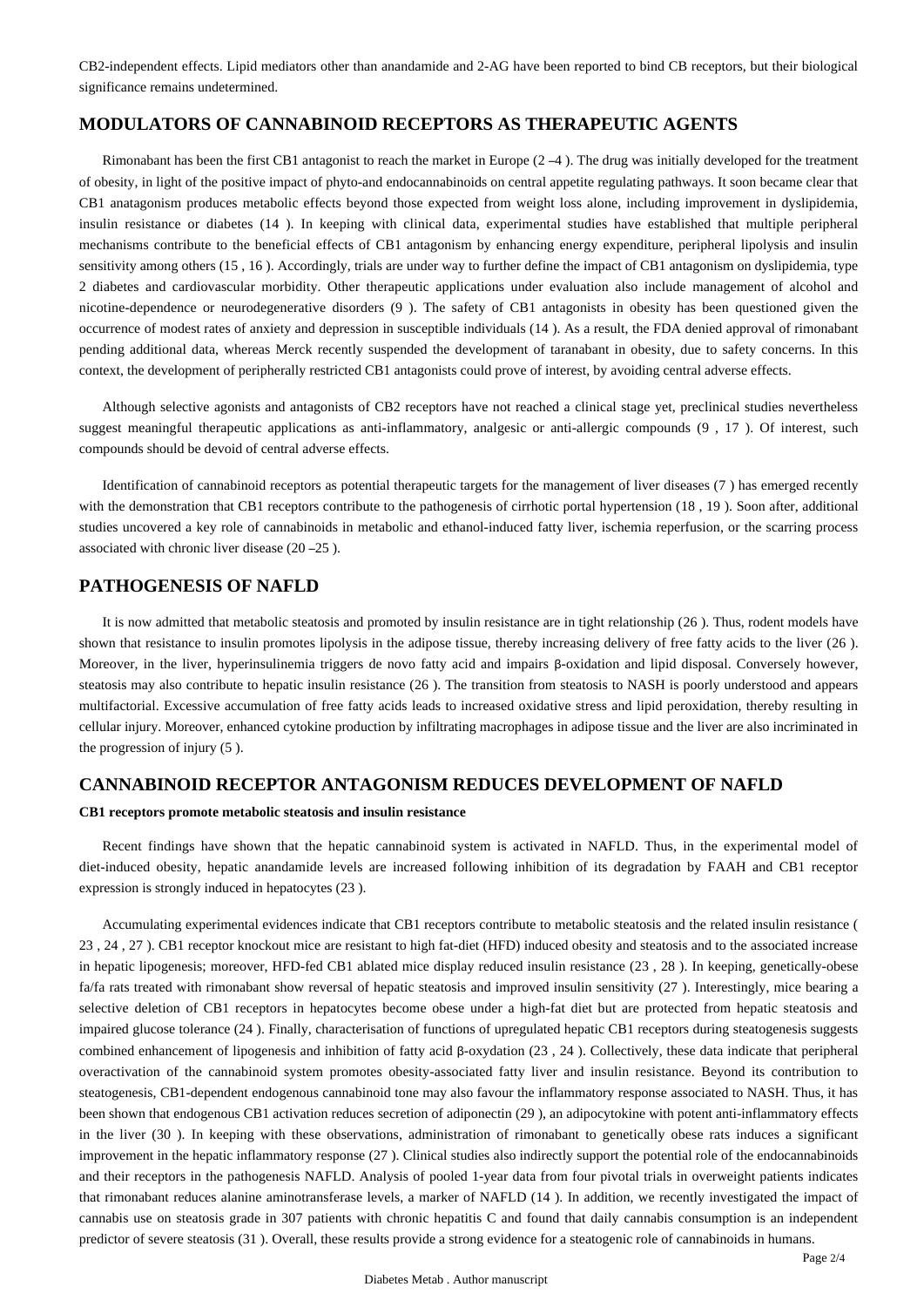#### **CB receptors regulate liver fibrogenesis**

As stated previously, transition from steatosis to NASH is associated with activation of fibrogenic pathways and exposes to the development of liver fibrosis (32). We recently found that expression of CB1 and CB2 receptors is markedly upregulated in cirrhotic liver samples, predominantly in liver fibrogenic cells and demonstrated that CB1 and CB2 receptors display potent pro and anti-fibrogenic properties, respectively (22, 25). Antifibrogenic properties of CB2 receptors were established in CB2 knockout mice repeatedly exposed to carbon tetrachloride, based on the findings that these mice show enhanced liver fibrosis and increased accumulation of liver fibrogenic cell compared to wild type animals (22). The function of CB1 receptors in liver fibrogenesis was assessed in three different experimental models (chronic carbon tetrachloride or thiacetamide administration and bile duct ligation). Administration of rimonabant or genetic inactivation of CB1 receptors significantly reduced progression of fibrosis (25). Profibrogenic properties of CB1 receptors were ascribed to the overactivation of CB1 receptors expressed by liver fibrogenic cells, leading to a combined enhancement of cell proliferation and decrease in apoptosis rate.

The clinical relevance of these experimental findings was confirmed in an epidemiological study of the impact of cannabis use on fibrosis severity in HCV-infected individuals. Daily cannabis use was documented as an independent predictor of fibrosis severity, suggesting that CB1 signaling dominates over CB2 during chronic hepatitis  $C(33)$ . A subsequent independent study in a canadian cohort reported similar findings (34).

### **Emerging role of CB2 receptors in the pathogenesis of NAFLD**

Several studies have shown that obesity generates a low grade inflammatory state that contributes to the development of insulin resistance and NAFLD (35 –37). CB2 receptors are potent regulators of innate immunity (38) and we recently investigated their potential role in the pathogenesis of NAFLD. Compared to wild type counterparts, mice invalidated for CB2 receptors are less prone to high fat diet -induced obesity (39). Moreover, CB2 knock out mice are resistant to steatosis and display improved glucose tolerance. The mechanism underlying steatogenic effects of CB2 receptors appears to involve proinflammatory effects of upregulated CB2 receptors in adipose tissue.

## **CONCLUSION**

Accumulating data indicate that the endocannabinoid system is upregulated in NAFLD and plays an important role in the pathogenesis of steatosis and insulin resistance via peripheral pathways. CB1 antagonism has proven efficient in the control of experimental NAFLD and liver fibrogenesis. Recent clinical trials have also established that inactivation of CB1 receptors not only reduces overweight but also improves several parameters of the metabolic syndrome, including insulin resistance and dyslipidemia (14 ). These observations undoubtedly provide a strong rationale for the evaluation of CB1 antagonists in the management of NASH, as currently underway in phase III clinical trials. Concern with potential adverse central effects of CB1 antagonists should stimulate ungoing efforts to develop peripherally restricted molecules.

#### **References:**

- 1 . Hall W , Christie M , Currow D . Cannabinoids and cancer: causation, remediation, and palliation . Lancet Oncol . 2005 ; 6 : 35 42
- 2 . Despres JP , Golay A , Sjostrom L . Effects of rimonabant on metabolic risk factors in overweight patients with dyslipidemia . N Engl J Med . 2005 ; 353 : 2121 34
- 3 . Pi-Sunyer FX , Aronne LJ , Heshmati HM . Effect of rimonabant, a cannabinoid-1 receptor blocker, on weight and cardiometabolic risk factors in overweight or obese patients: RIO-North America: a randomized controlled trial . Jama . 2006 ; 295 : 761 - 75
- 4 . Van Gaal LF , Rissanen AM , Scheen AJ . Effects of the cannabinoid-1 receptor blocker rimonabant on weight reduction and cardiovascular risk factors in overweight patients: 1-year experience from the RIO-Europe study . Lancet . 2005 ; 365 : 1389 - 97
- 5 . Cortez-Pinto H , de Moura MC , Day CP . Non-alcoholic steatohepatitis: from cell biology to clinical practice . J Hepatol . 2006 ; 44 : 197 208
- <sup>•</sup> 6 . Ratziu V , Poynard T . Assessing the outcome of nonalcoholic steatohepatitis? It's time to get serious . Hepatology . 2006 ; 44 : 802 5
- 7 . Mallat A , Lotersztajn S . Endocannabinoids and liver disease. I. Endocannabinoids and their receptors in the liver . Am J Physio l Gastrointest Liver Physiol . 2008 ; 294 : G9 - G12
- 8 . Pacher P , Batkai S , Kunos G . The endocannabinoid system as an emerging target of pharmacotherapy . Pharmacol Rev . 2006 ; 58 : 389 462
- 9 . Di Marzo V . Targeting the endocannabinoid system: to enhance or reduce? . Nat Rev Drug Discov . 2008 ; 7 : 438 55
- 10 . Matsuda LA , Lolait SJ , Brownstein MJ . Structure of a cannabinoid receptor and functional expression of the cloned cDNA . Nature . 1990 ; 346 : 561 4
- 11 . Mallat A , Lotersztajn S . Endocannabinoids as novel mediators of liver diseases . J Endocrinol Invest . 2006 ; 29 : 58 65
- 12 . Mallat A , Teixeira-Clerc F , Deveaux V . Cannabinoid receptors as new targets of antifibrosing strategies during chronic liver diseases . Exper t Opin Ther Targets . 2007 ;  $11:403 - 9$
- 13 . Lotersztajn S , Teixeira-Clerc F , Julien B . CB2 receptors as new therapeutic targets for liver diseases . Br J Pharmacol . 2008 ; 153 : 286 9
- 14 . Van Gaal L , Pi-Sunyer X , Despres JP . Efficacy and safety of rimonabant for improvement of multiple cardiometabolic risk factors in overweight/obese patients: pooled 1-year data from the Rimonabant in Obesity (RIO) program . Diabetes Care . 2008 ; 31 : (Suppl 2 ) S229 - 40
- 15 . Di Marzo V , Szallasi A . Rimonabant in rats with a metabolic syndrome: good news after the depression . Br J Pharmacol . 2008 ; 154 : 915 7
- 16 . Kunos G , Osei-Hyiaman D , Liu J . Endocannabinoids and the control of energy homeostasis . J Biol Chem . 2008 ;
- 17 . Lunn CA , Reich EP , Fine JS . Biology and therapeutic potential of cannabinoid CB2 receptor inverse agonists . Br J Pharmacol . 2008 ; 153 : 226 39
- 18 . Batkai S , Jarai Z , Wagner JA . Endocannabinoids acting at vascular CB1 receptors mediate the vasodilated state in advanced liver cirrhosis . Nat Med . 2001 ; 7 : 827 32
- 19 . Ros J , Claria J , To-Figueras J . Endogenous cannabinoids: a new system involved in the homeostasis of arterial pressure in experimental cirrhosis in the rat . Gastroenterology . 2002 ; 122 : 85 - 93
- 20 . Batkai S , Osei-Hyiaman D , Pan H . Cannabinoid-2 receptor mediates protection against hepatic ischemia/reperfusion injury . Faseb J . 2007 ; 21 : 1788 800